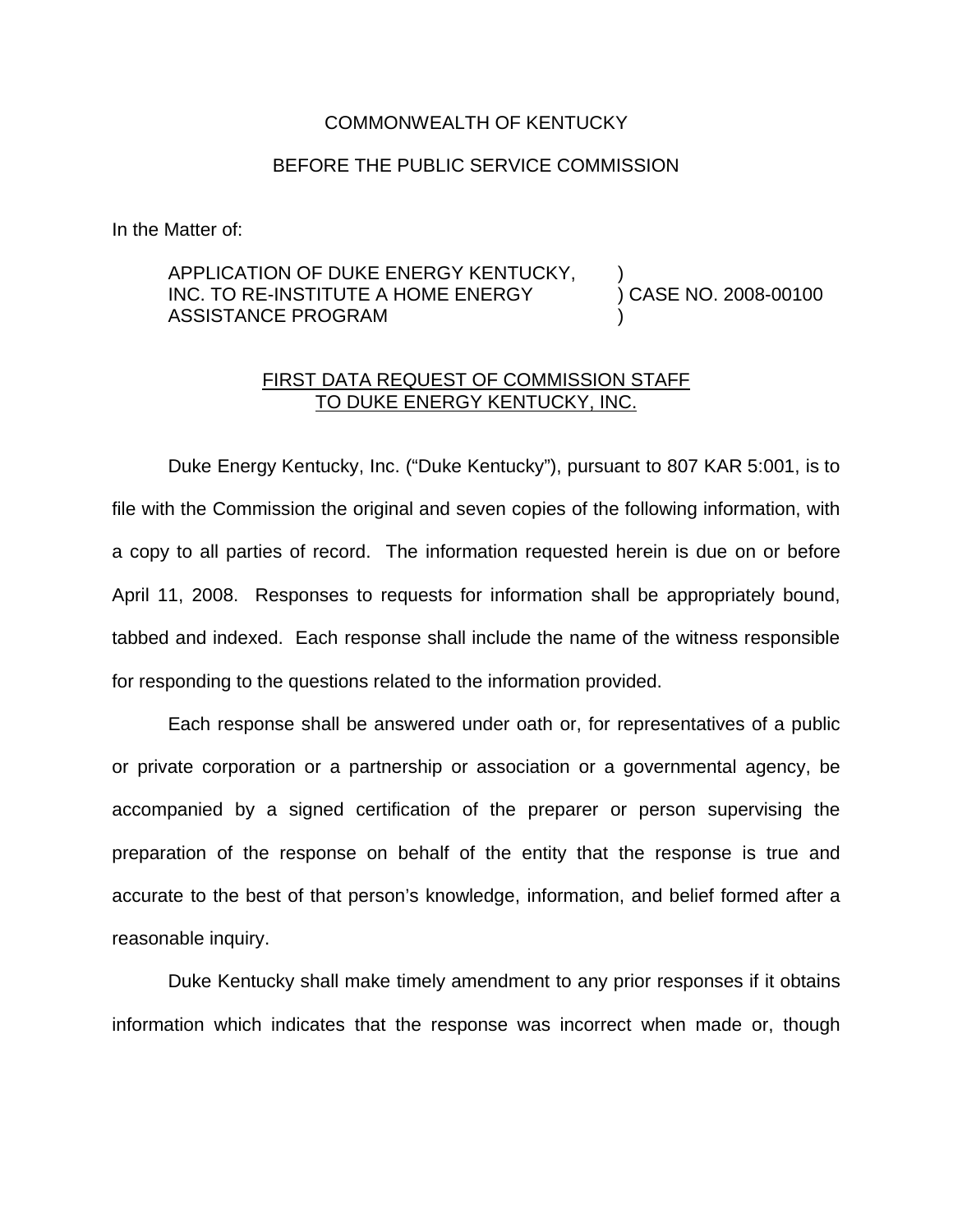correct when made, is now incorrect in any material respect. For any requests to which Duke Kentucky fails or refuses to furnish all or part of the requested information, Duke Kentucky shall provide a written explanation of the specific grounds for its failure to completely and precisely respond.

Careful attention should be given to copied material to ensure that it is legible. When the requested information has been previously provided in this proceeding in the requested format, reference may be made to the specific location of that information in responding to this request. When applicable, the requested information shall be separately provided for total company operations and jurisdictional operations.

1. Refer to the response to the Commission Staff's February 29, 2008 Data Request ("Staff Supplemental Request") in Case No. 2007-00369,<sup>1</sup> Item 3(c). Was the scheduled March 20, 2008 meeting to further develop the program details of the Home Energy Assistance ("HEA") program held?

a. If yes, provide any additional program details that were finalized at this meeting.

b. If no, indicate when Duke Kentucky anticipates the additional program details will be addressed by the Collaborative members.

2. Refer to the response to the Staff Supplemental Request in Case No. 2007-00369, Item 5.

<sup>&</sup>lt;sup>1</sup> Case No. 2007-00369, The Annual Cost Recovery Filing for Demand Side Management by Duke Energy Kentucky, Inc.